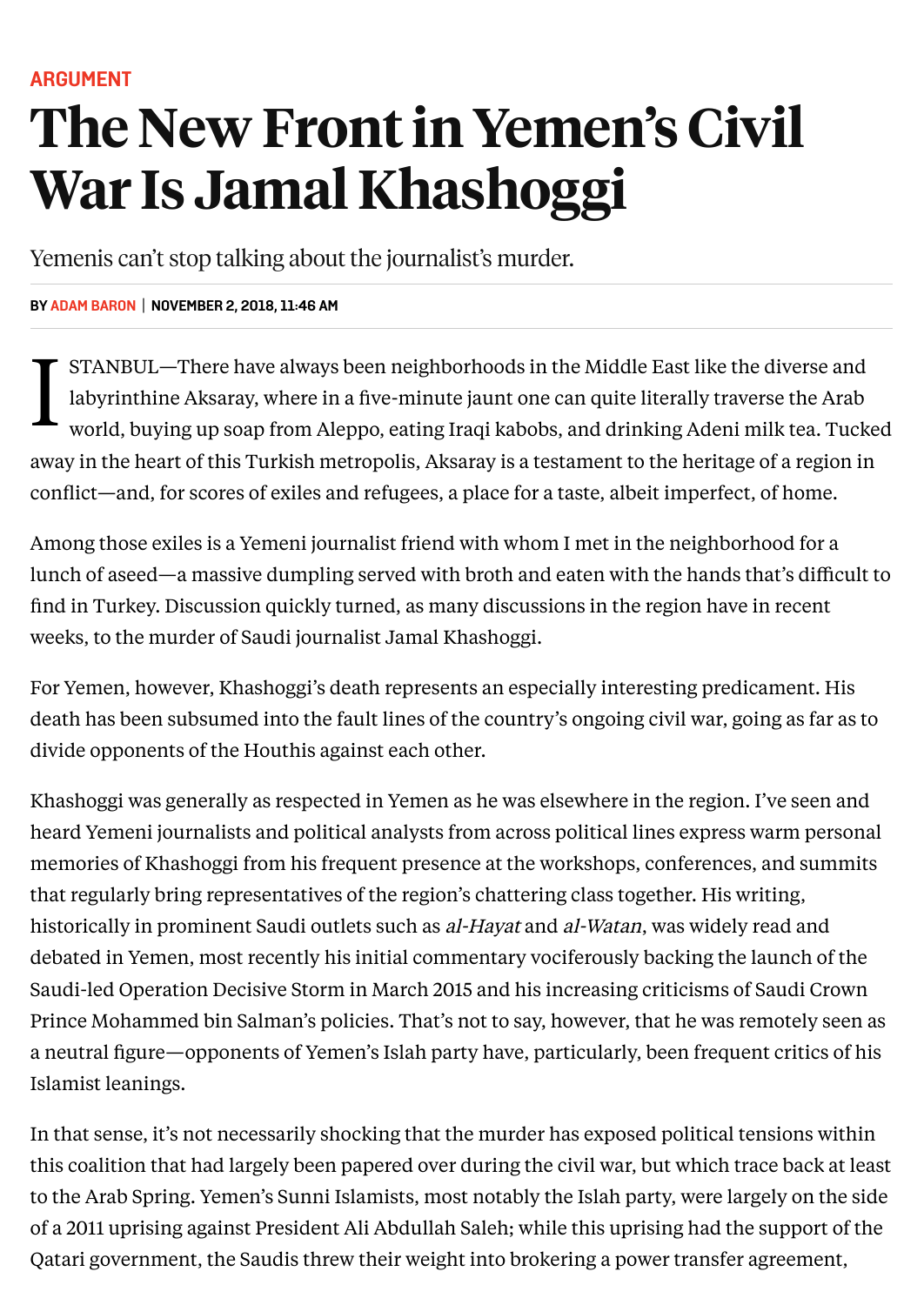were far more resistant to change. This spurred tensions between Saudi Arabia and some elements of Islah, many of whose leaders traditionally benefited from significant support from the kingdom. The rise of the Houthis saw a renewal of ties between Islah, allied figures, and the Saudis. But, in at least some quarters, distrust never dissipated, and a number—albeit a minority —of Yemenis who initially aligned with the Saudi-led coalition against the Houthis broke with the kingdom following the start of the crisis with Qatar in 2017.

Much of the messaging has blown past Western observers—even when it has often been remarkably blatant. Consider the differing interpretations of one of the most ubiquitous photos related to the affair. In the immediate aftermath of Khashoggi's disappearance, a photo of Yemeni Nobel Peace Prize Laureate Tawakkol Karman at a protest calling for answers from Saudi Arabia [circulated](https://www.theguardian.com/global-development/2018/oct/22/jamal-khashoggi-death-cannot-go-unpunished-yemeni-nobel-laureate-tawakkol-karman) widely in both Arab and Western media, even gracing the front pages of some print newspapers. In the Western press, it was as an unsurprising, if not moving, show of solidarity. In much of the Yemeni and regional media, however, it was seen as something far more complicated.

"For most people in the West, Tawakkol is a pro-democracy activist and Nobel Peace Prize winner, but for many Yemenis she is seen first and foremost as a member of Islah, which is Yemen's main Sunni Islamist political party and is often described—not very accurately—as the Yemeni Muslim Brotherhood," noted Peter Salisbury, a senior consulting fellow at Chatham House. "So her being part of protests in Istanbul fits in to this narrative of the Khashoggi killing being part of the regional tussle for influence between political Islamists and their backers in Qatar and Turkey on the one hand, and the Saudis, Emiratis, and Egyptians on the other—even if the reality is a bit different."

While some—most notably and vocally Karman—have shifted to opposing Saudi Arabia since the start of the blockade of Qatar, the vast majority of the Islah leadership has continued to work to remain on Riyadh's good side, even if that means forsaking former allies such as Qatar. If anything, in the wake of the Khashoggi killing, some Yemeni Sunni Islamists have calculated that their interests lie in deepening their commitment to Saudi Arabia, particularly in light of the rising possibility of increasing international pressure to end the conflict in Yemen.

In one characteristic meeting, a Yemeni contact—an analyst broadly sympathetic with the Islah party and vocally opposed to the Houthis—went on at length criticizing current Saudi policies domestically, in Yemen, and in the region, assigning blame, if not responsibility, to the kingdom for Khashoggi's killing. But he followed this by voicing hope that the international community will allow the coalition to continue the war in Yemen. "Our big fear," he said, "is that this will spur pressure to make the Saudis pull out, which will mean the Houthis will take over the country."

[statement](http://www.arabnews.com/node/1387726/saudi-arabia) of solidarity with the Saudis as the controversy heated up, while even the backers of the It's such calculations that now lie at the heart of Yemeni politics, with Yemenis each arriving at different answers. Many sides even appeared to see the present moment as an opportunity to demonstrate loyalty to Riyadh. The internationally backed Yemeni government issued a